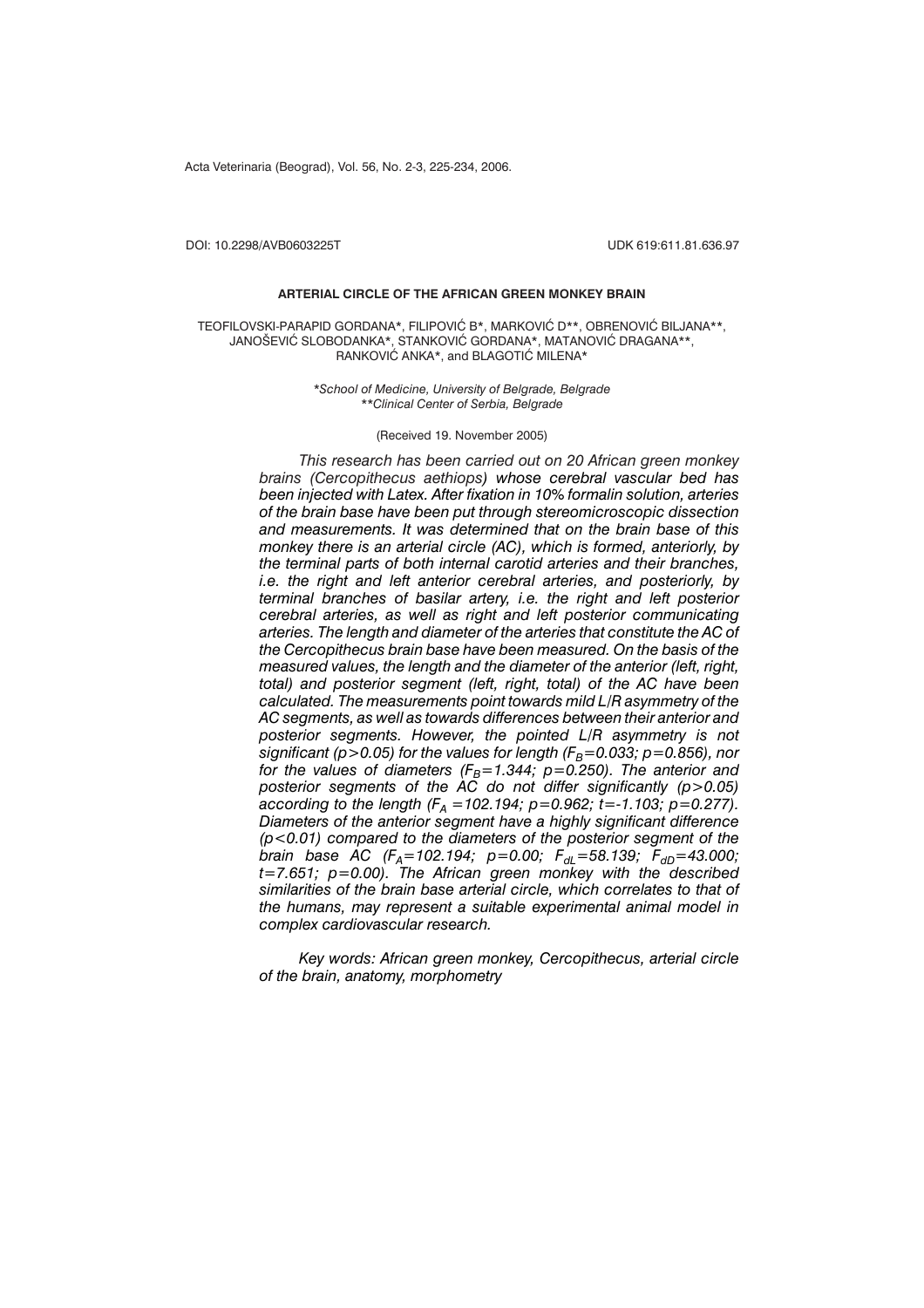# INTRODUCTION

In the developed countries of the Western world cardiovascular diseases take the greatest toll in deaths. Only in the USA, 7.600.000 people per year suffer a myocardial infarction (Adams and Apple, 2004). Coronary arterial disease which precedes all others cannot be viewed separately. It has been shown that the degree of atherosclerotic changes of the coronary arteries, correlates with the changes in the carotids. Recently it has been reported that the abnormalities of the caliber of the internal carotid arteries have been conjoined with the anomalies of the circle of Willis (Macchi *et al*., 2003). *Circulus arteriosus* cerebri (Willis) has been a subject of many studies, since the anomalies located on it were more of a rule than an exception (Rothberg *et al*., 1977), thus they have presented a challenge for numerous researchers (Batujeff, 1889; Peli, 1902; Adachi, 1928; Mitterwallner, 1955; Servida and Mortillaro, 1962; Cavallotti *et al*., 1980; Yamada *et al*., 1995; Kawaguchi *et al.*, 1996; Hartkamp *et al*., 1999; Malobabi} *et al*., 2000; Hedrikse *et al*., 2001; Kapoor *et al*., 2003). However, numerical data related to the arteries that form the circle of Willis are not so common (Orlandini, 1970; Gulisano *et al*., 1982; Orlandini *et al*., 1985). On the other side, when research has shown that monkey hearts were more suitable as an experimental model than the dog hearts (Buss *et al*., 1982; Teofilovski *et al*., 1988; Teofilovski *et al.*, 1992; Teofilovski-Parapid and Kreclović, 1998) we became interested in the arterial vascularisation of the brain in the African green monkey, whose coronary scheme we had a chance to study. Certain parts of the African green monkeys brain show similarities to those of the humans (Teofilovski *et al*., 1983, 1986; Teofilovski, 1984; Teofilovski-Parapid *et al*., 1991).

In this research we were primarily concerned with the source of the cerebral circulation of the African green monkey, i.e. the arterial circle on the brain base. The goal of this research was to establish, describe and analyse the length and diameter of the anterior and posterior segment of the arterial circle of the brain base of the African green monkey.

# MATERIAL AND METHODS

The research encompassed 20 African green monkeys (*Cercopithecus aethiops*) (GA-monkey), imported from Kenya. The animals were healthy, and were sacrificed after a six week quarantine in which they were placed upon import, and have not shown any signs of disease by the end of it. Their body mass varied between 2000 and 3800 gr., and the age determined on the base of dentition was from 4 to 5 years.

The animals were kept in pairs in cages made of steel wiring (1m x 1m x 1m) in a room where the temperature was maintained at  $25\pm2^{\circ}$ C. At the time of the experiment artificial lighting was not used. They were fed daily with a special commercial feed (SDS-ESSEX, UK) with the addition of bananas and apples.

The applied method in this research consisted of the following steps: a) to prepare the specimens (sacrificing the animals, injecting the blood vessels, fixation of tissues and dissection); b) to identify the arterial circle (locating the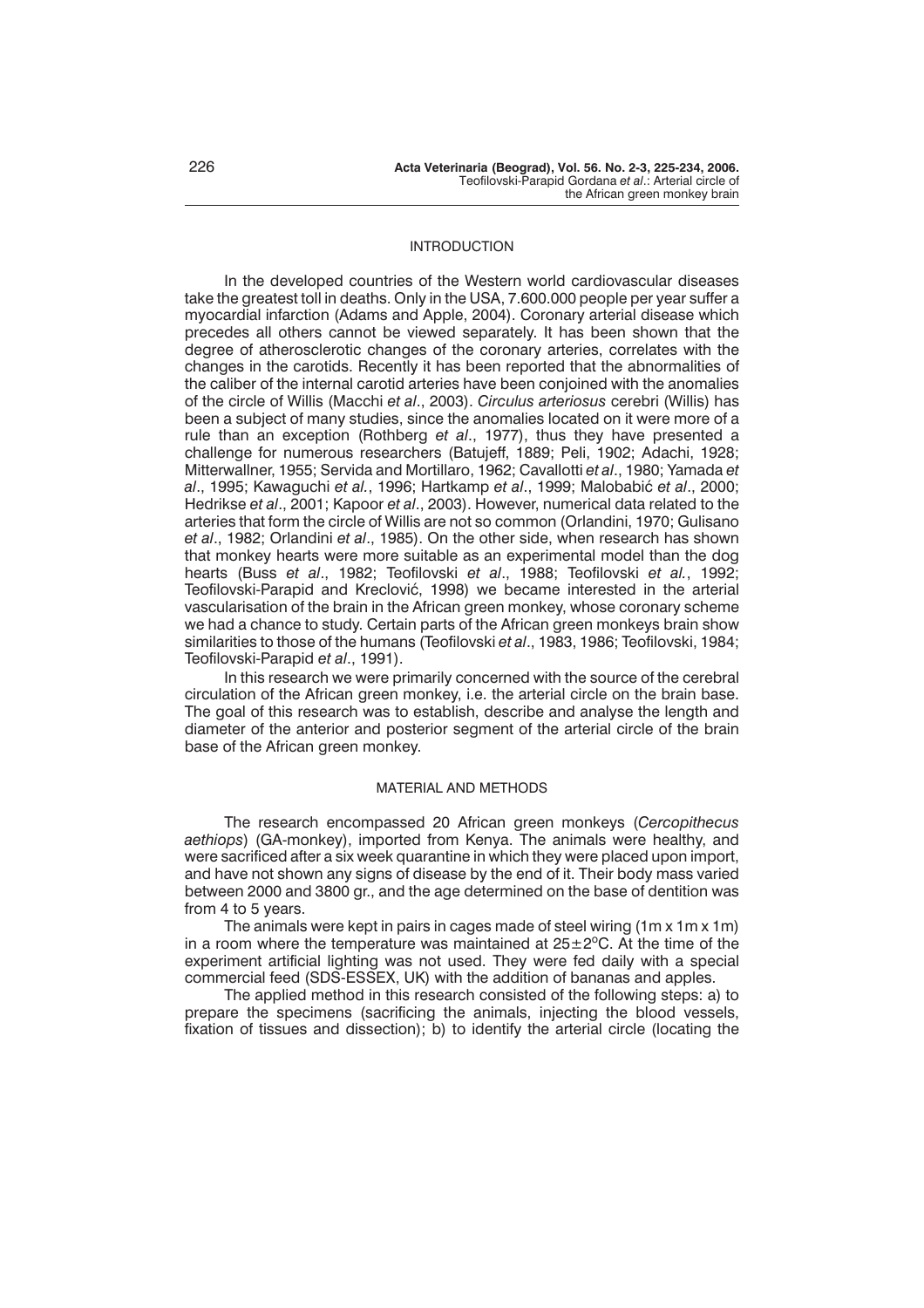adequate arteries on the brain base); c) to measure the lengths and external diameters of the arteries which make up the arterial circle (AC) of the brain base; d) to calculate the lengths and external diameters of the anterior (left, right, total) and posterior (left, right, total) segments of the arterial circle of the brain base; e) to explain the length and diameters of the anterior (left, right, total) and posterior (left, right, total) segments of the arterial circle by calculating the measures of central tendency and measures of variability; f) to analyse the differences in lengths and diameters of anterior (left, right, total) and posterior (left, right, total) segments of the arterial circle of the brain base.

The animals were anesthetized using Ketamin (RALATEK – Hemofarm, SMG) in a 15 mg/kg dose and then were sacrificed by bleeding-out. The brain vascular bed was perfused *in situ* with a 10% formalin solution, and then colored Latex was injected through the thoracic aorta. Colored Latex was used to secure a better visualization of the delicate blood vessels. Latex injection was not possible through the carotids due to their extremely small dimensions. After injection, the heads were sunk with the torso in a 10% formalin solution. After a three week fixation period, craniotomies were performed and the brains were removed from the skull.

Arteries of the brain base were microdissected with minimal damage of the surrounding brain tissue. The preparations were then photographed, so that they could finally be put through stereomicroscopic measuring. The external diameters of the posterior cerebral arteries (at the beginning of the artery) were measured, both of the internal carotid arteries (the end segments), anterior cerebral arteries (just before the joining), and posterior communicating arteries (in its mid segment). We also measured the length of the appropriate segments of the arteries which form the arterial circle of the brain base.

In this research the following statistical methods were used: measure of central tendency (arithmetical mean  $-\bar{x}$ ), measures of variability (interval variations – I, standard deviation – sd, coefficient of variation – cv), Student's T test (t), parametric bifactorial variant analysis  $(F_A, F_B, F_{AB})$  and the Fischer method of the least significant difference  $-$  LSD  $(F_d)$ .

# **RESULTS**

Vascularisation of the GA-monkey's brain comes from two great paired arterial vessels, the right and left internal carotid artery (*a.carotis interna dextra et sinistra*) and the right and left vertebral arteries (*a. vertebralis dextra et sinistra*). Both vertebral arteries are joined in the skull into a single vessel, the basilar artery (*a.basilaris*), which, coming to the prepontine groove separates into two terminal branches, the right and left posterior cerebral artery (*a.cerebri posterior dextra et sinistra*). Finally, on the brain base, the terminal end of the internal carotid artery and its branch, anterior cerebral artery (*a.cerebri anterior*), join with the help of the posterior communicanting artery (*a.communicans posterior*) with the posterior cerebral artery of the corresponding side (Figure 1). So, on the base of the brain, an arterial circle is formed, similar to that of the humans' circle of Willis. Different to the human brain, on its anterior part, occurred a joining of both anterior cerebral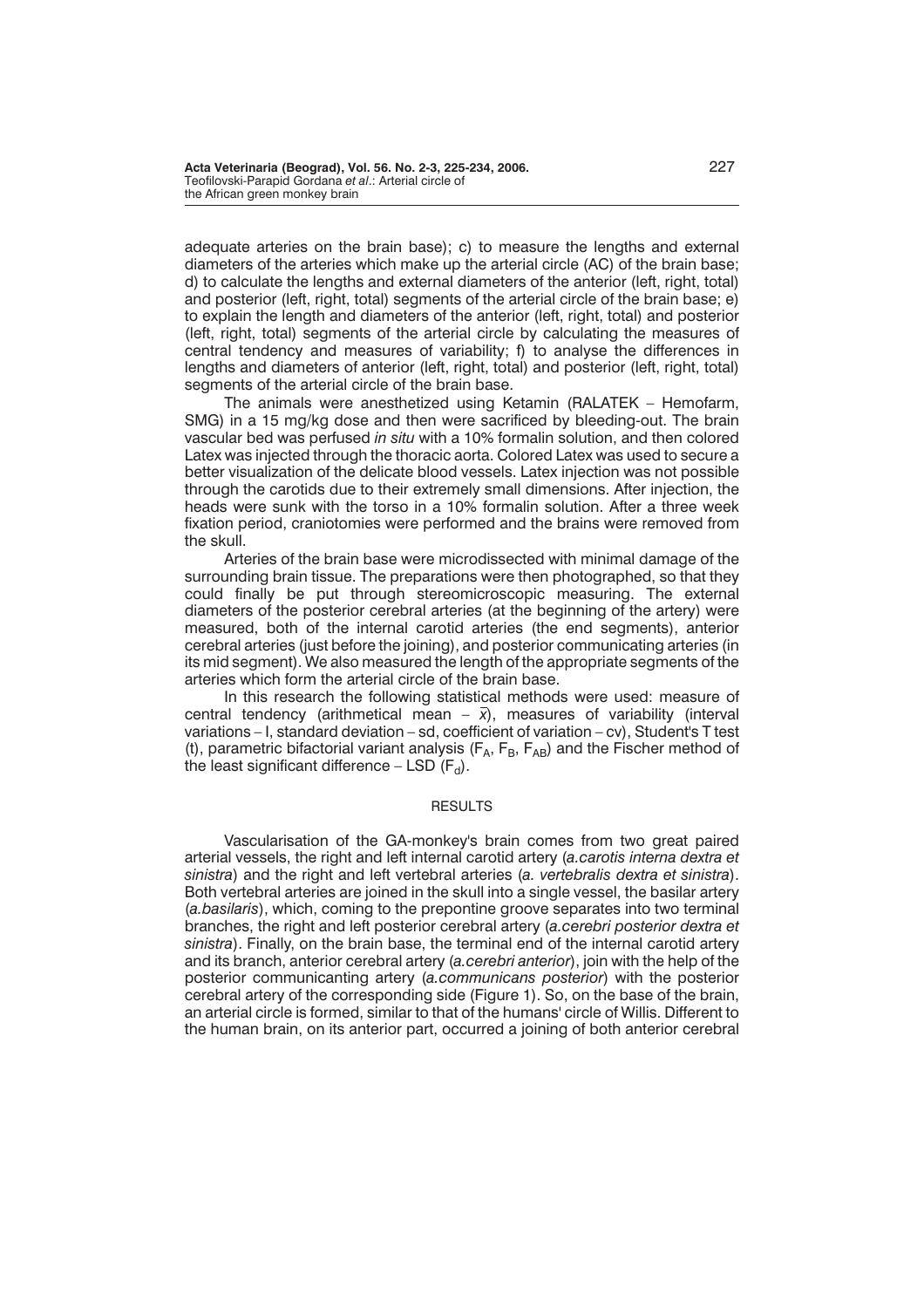arteries (*a.cerebri anterior dextra et sinistra*) into a single vessel, the anterior common cerebral artery (*a.cerebri anterior communis*). Therefore, anterior segment of the arterial circle of the GA-monkey brain is formed by the terminal parts of both of the internal carotid arteries and both anterior cerebral arteries, and the posterior segment of both of the posterior communicating arteries and both posterior cerebral arteries.

In a certain number of animals, L/R discrepancies in the appearances of the arterial circle of the GA-monkeys' brains were noticed. In our study we had one brain with a hypoplastic right anterior cerebral artery (Figure 2), one with a fenestration of the same vessel (Figure 1) and one with a hypoplastic right posterior communicating artery.



Figure 1. Arterial circle of the *Cercopithecus aethiops* brain base: Internal carotid artery (I), anterior cerebral artery (1), posterior cerebral artery (2), posterior communicating artery (3). Fenestration of the right anterior cerebral artery (arrow). Basilar (B) and vertebral (V) arteries. Microdissection specimen



2. Arterial circle of the *Cercopithecus aethiops* brain base: Internal carotid artery (I), anterior cerebral artery (1), posterior cerebral artery (2) and basilar artery (B). Hipoplastic right anterior cerebral artery (arrow). Microdissection specimen

Description and analysis of the differences of the measured lengths of the arterial ring of the brain base of the GA-monkey have shown the following:

– Boundaries of the interval of variation (min, max) for values of length of the anterior segment are 7.00 mm and 12.00 mm for the left side; 7.25 mm and 11.50 mm for the right side; and 8.15 mm and 23.50 mm for the entire AC anterior segment. The boundaries of the interval of variation (min, max) for the values of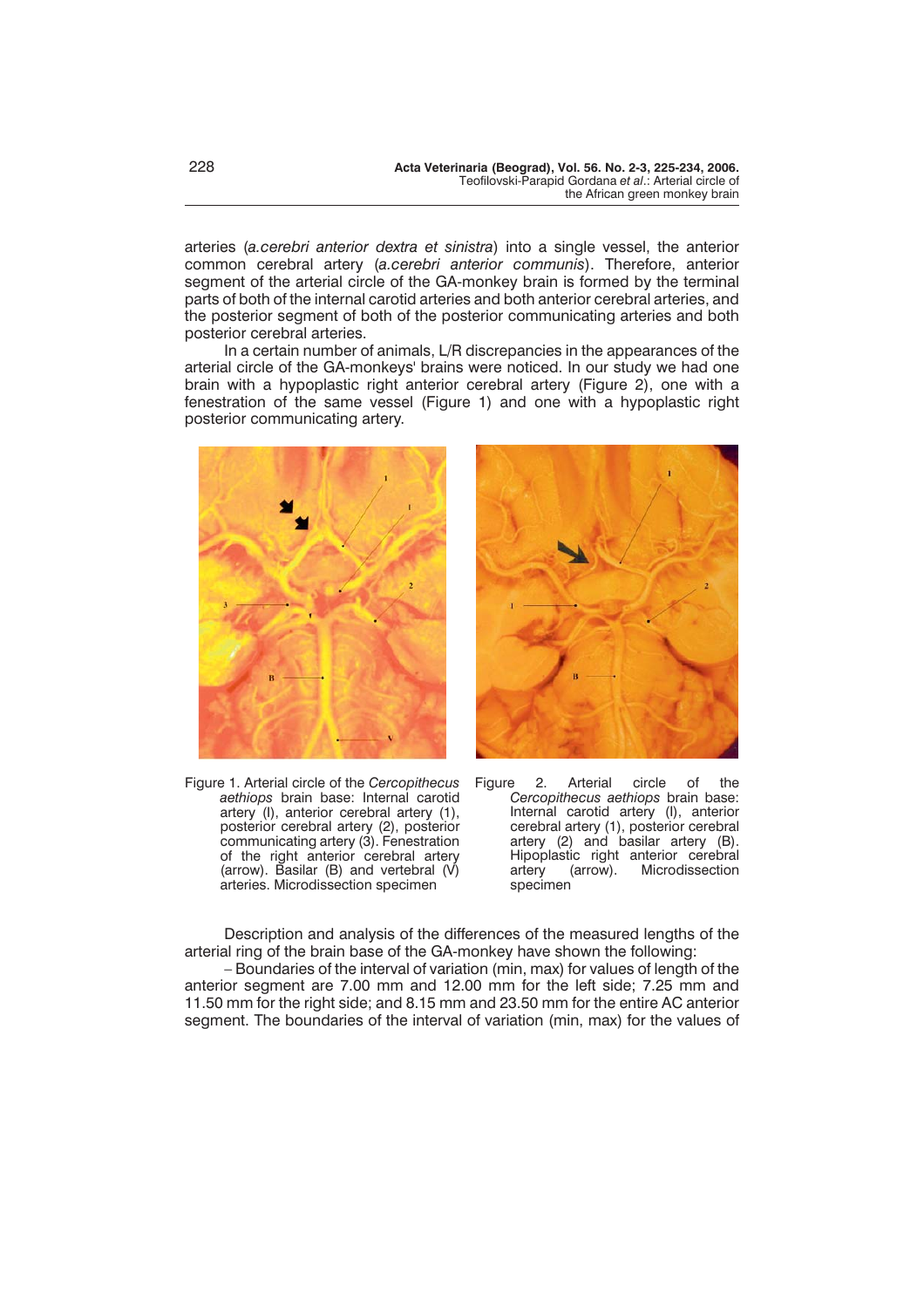length of the posterior segment are 6.25 mm and 10.10 mm for the left side; 5.95 mm and 11.25 mm for the right side; and 12.20 mm and 21.00 mm for the entire posterior segment (Table 1).

|           | Side  | Statistical parameters |      |       |
|-----------|-------|------------------------|------|-------|
| Segment   |       |                        | sd   | CV(%) |
| Anterior  | Left  | 8.86                   | 1.25 | 14.11 |
|           | Right | 8.86                   | 1.30 | 14.67 |
|           | Total | 16.72                  | 3.72 | 22.25 |
| Posterior | Left  | 8.82                   | 0.89 | 10.09 |
|           | Right | 8.92                   | 1.19 | 13.34 |
|           | Total | 17.77                  | 2.01 | 11.31 |

Table 1. Descriptive statistical parameters for the length values

 $n = 20$ 

– Values of the measured lengths are homogenous (cv<30%) in all of the 6 statistical series (anterior left segment, anterior right segment, entire anterior segment, i.e. total; posterior left segment, posterior right segment, entire posterior segment, i.e. total) (Table 1).

– Arithmetical means of the lengths of the left and right sides of the anterior segment are identical, while the arithmetical mean of the left side was less than the arithmetical mean of the right side of the posterior segment. Arithmetical mean of the length of the left side of the anterior segment is greater than that of the samesided posterior segment, while the arithmetical means of the right side and the entire anterior segment are less than the arithmetical means of the same categories of the posterior segments (Table 1).

– However, the values of length are not significantly different according to gradation (anterior, posterior) of factor A (segment). Values of length do not differ significantly according to gradation (left, right) of factor B (side). Simultaneous influence of factor A (segment) and B (side) on the length is not significant (Table 2).

– Although the arithmetical mean of total lengths of the posterior segment (17.77 mm) is greater than the arithmetical mean of the total lengths of the anterior segment (16.72 mm), the difference is not significant (Table 2).

Table 2. The significance of the difference in length values according to gradation of factor segment (anterior  $A_1$ , posterior  $A_2$ ) and side (left  $B_1$ , right  $B_2$ )

|        | Statistical parameters |       |              |  |
|--------|------------------------|-------|--------------|--|
| Factor |                        |       | Significancy |  |
|        | 0.002                  | 0.962 | p > 0.05     |  |
|        | 0.033                  | 0.856 | p > 0.05     |  |
| AВ     | 0.037                  | 0.849 | p > 0.05     |  |

Total (anterior – posterior):  $t = -1.103$ ;  $df = 38$ ;  $p = 0.277$ ;  $p > 0.05$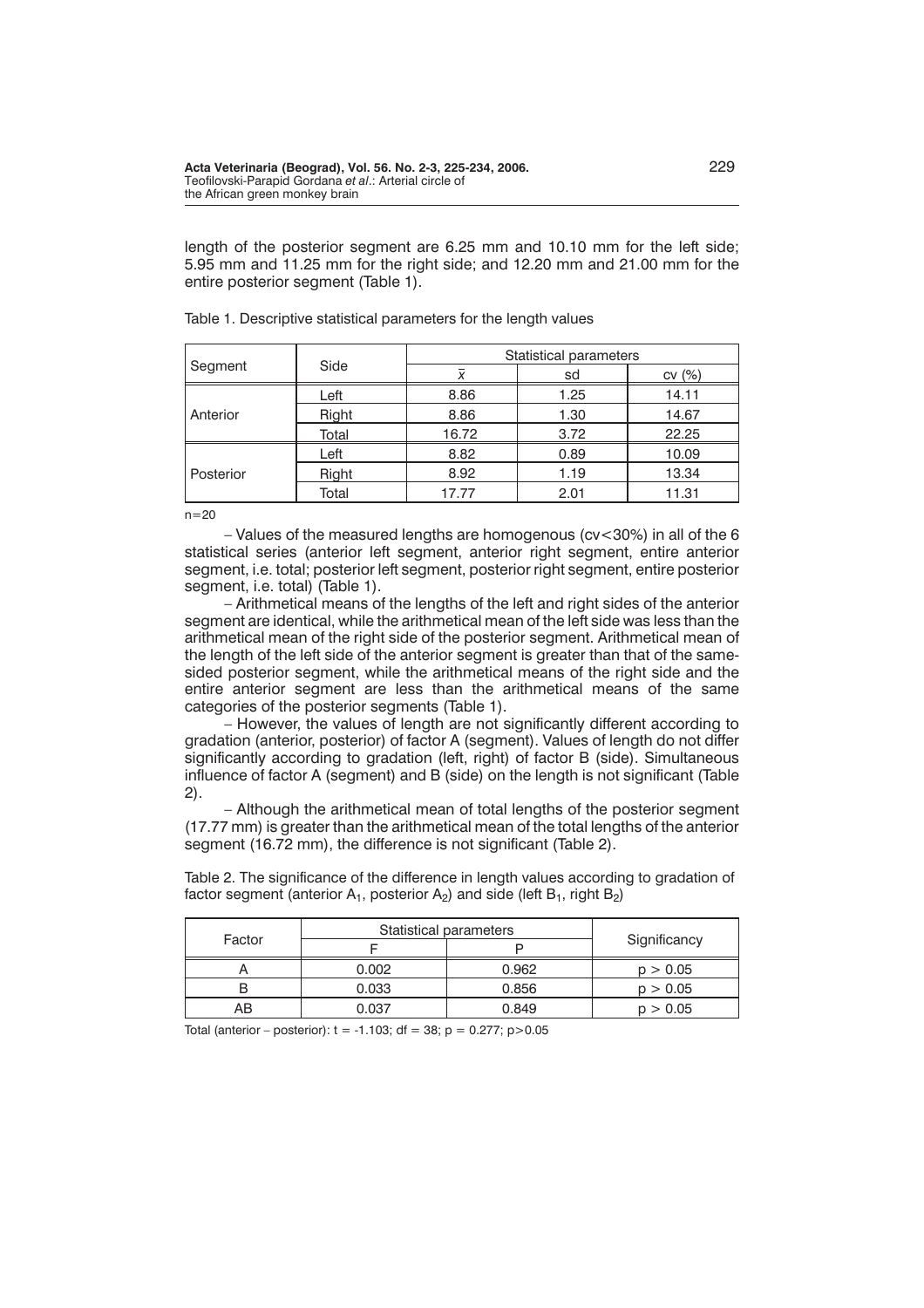Description and analysis of the differences of measured diameters of the arterial circle of the brain base of the GA-monkey has shown the following:

– The boundaries of interval of variation (min, max) for the diameter of the anterior segment are 1.75 mm and 2.90 mm for the left side; 1.60 mm and 2.70 mm for the right side; 3.50 mm and 5.60 mm for the entire anterior segment. Boundaries of interval variation (min, max) for the values of diameter of the posterior segment are 1.35 mm and 1.80 mm for the left side; 1.35 mm and 1.80 mm for the right side; 2.75 mm and 3.65 mm for the entire posterior segment (Table 3).

| Segment   | Side  | Statistical parameters |      |       |
|-----------|-------|------------------------|------|-------|
|           |       | x                      | sd   | CV(%) |
| Anterior  | Left  | 2.13                   | 0.26 | 12.21 |
|           | Right | 2.04                   | 0.27 | 13.24 |
|           | Total | 4.17                   | 0.49 | 11.75 |
| Posterior | Left  | 1.63                   | 0.13 | 7.98  |
|           | Right | 1.61                   | 0.13 | 8.07  |
|           | Total | 3.24                   | 0.25 | 7.72  |

Table 3. Descriptive statistical parameters for the diameter values

 $n=20$ 

– The values of the measured diameter are very homogenous (cv<30%) in each of the 6 statistical series (anterior left segment, anterior right segment, entire anterior segment, i.e. total; posterior left segment, posterior right segment, entire posterior segment, i.e. total) (Table 3).

– Arithmetical means of the diameters, of the anterior and of the posterior segment, are greater on the left than on the right side. Arithmetical means of each category of the anterior segment (left, right, and total) are greater than the arithmetic means of the corresponding category of the posterior segment (Table 3).

– Values of diameters differ with high significance according to the gradation (anterior, posterior) of factor A (segment). Arithmetic mean of diameters of the anterior segment (A1) differs with a high significance from the arithmetic mean of the diameters of the posterior segment (A2), on left (B1) as well as on right (B2) side ( $F_{\text{dl}}$ =58.139;  $F_{\text{dD}}$ =43.000). The values of diameters do not differ, however, significantly according to gradations (left, right) of factor B (side). Simultaneous influence of factor A (segment) and factor B (side) on the diameter is not significant (Table 4).

– Arithmetical mean value of diameters of the entire anterior segment is greater with a high significance than the arithmetical mean value of diameters of the entire posterior segment (Table 4).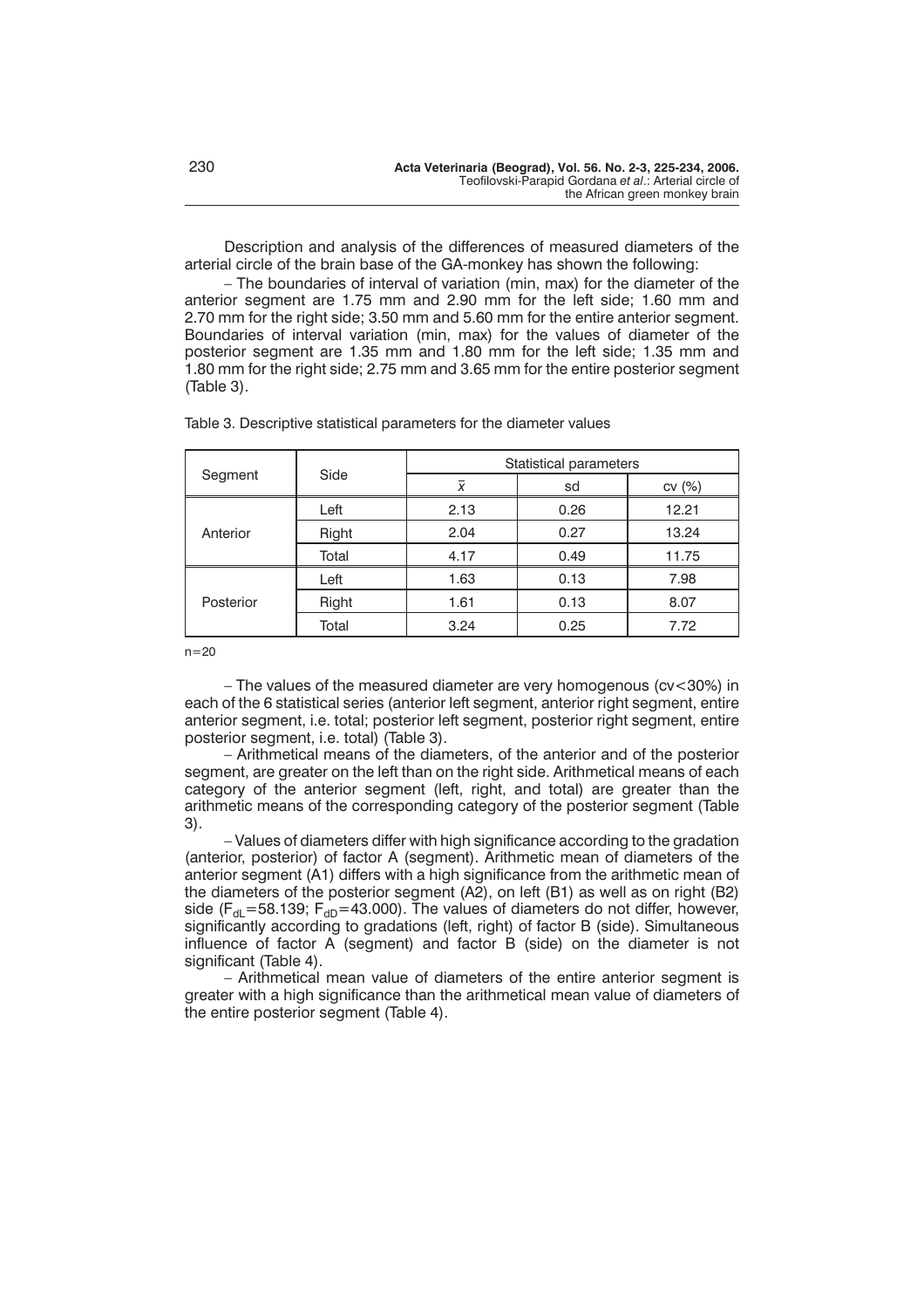| Factor | Statistical parameters |       |              |
|--------|------------------------|-------|--------------|
|        |                        |       | Significancy |
|        | 102.194                | 0.000 | p < 0.01     |
|        | 1.344                  | 0.250 | p > 0.05     |
| AB     | 0.611                  | 0.437 | p > 0.05     |

Table 4. The significance of the difference in diameter values according to gradation of factor segment (anterior  $A_1$ , posterior  $A_2$ ) and side (left  $B_1$ , right  $B_2$ )

Total (anterior – posterior):  $t = 7.651$ ; df = 38; p = 0.000; p < 0.01

## **DISCUSSION**

Literature data indicates similarities of certain segments of the brain of the African green monkey to that of the human brain in the complexity of the cytoarchitecture of certain segments of the cerebral cortex (Teofilovski, 1984), as well as in the phenomenon of left/right asymmetry (Teofilovski *et al*., 1983; 1986; Teofilovski-Parapid *et al*., 1991). Our result also reveal similarities of the arterial circle of the brain base of the GA-monkey with the Willis circle in humans, as described by those who state that in humans it is made of paired *aa.cerebri posteriores*, *aa.communicantes posteriores*, terminal segments of *aa.carotis internae*, *aa.cerebri anteriores* and unpaired *a.communicans anterior*, and without partaking of *aa.cerebri mediae* (Peli, 1902), as stated by Malobabić *et al.* (2000). In the morphological sense, the difference between arterial circle in humans and GAmonkey is present in the anterior segment of the circle where in the GA-monkey *aa.cerebri anteriores* are joined into *a.cerebri anterior communis*. This finding is also found in the Rhesus monkey (Kapoor *et al*., 2003). In humans it is described either as a variation, since it is asymptomatical, or as an anomaly, since it is accompanied by a greater incidence of cranial hemorrhages and ischemic strokes (Batujeff, 1889; Servida and Mortillaro, 1962). Other than this, L/R asymmetry, although not significant, undoubtedly is present on the arterial circle of the brain base of the GA-monkey as well. In our series the arithmetical means of diameters of its anterior as well as posterior segments were greater on the left than those on the right side. The revealed L/R asymmetry of the blood vessels of the brain base may represent the basis of the earlier described asymmetry of its sulcar and gyral scheme (Teofilovski *et al*., 1983; 1986; Teofilovski-Parapid *et al*., 1991).

Communicating arteries are in humans frequently the site of congenital anomalies and *a.communicans posterior* is in the front of these (Hartkamp *et al*., 1999; Macchi *et al*., 2002). It may be missing or be afunctional. We have had a case of a hypoplastic *a.communicans posterior* in one of our monkeys.

Analysis of the collected numerical data has indicated a certain difference in dimensions of the anterior and posterior segment of the arterial circle in the GAmonkey. It has been established that the posterior segment was, although insignificantly, longer than the anterior, but the anterior had significantly greater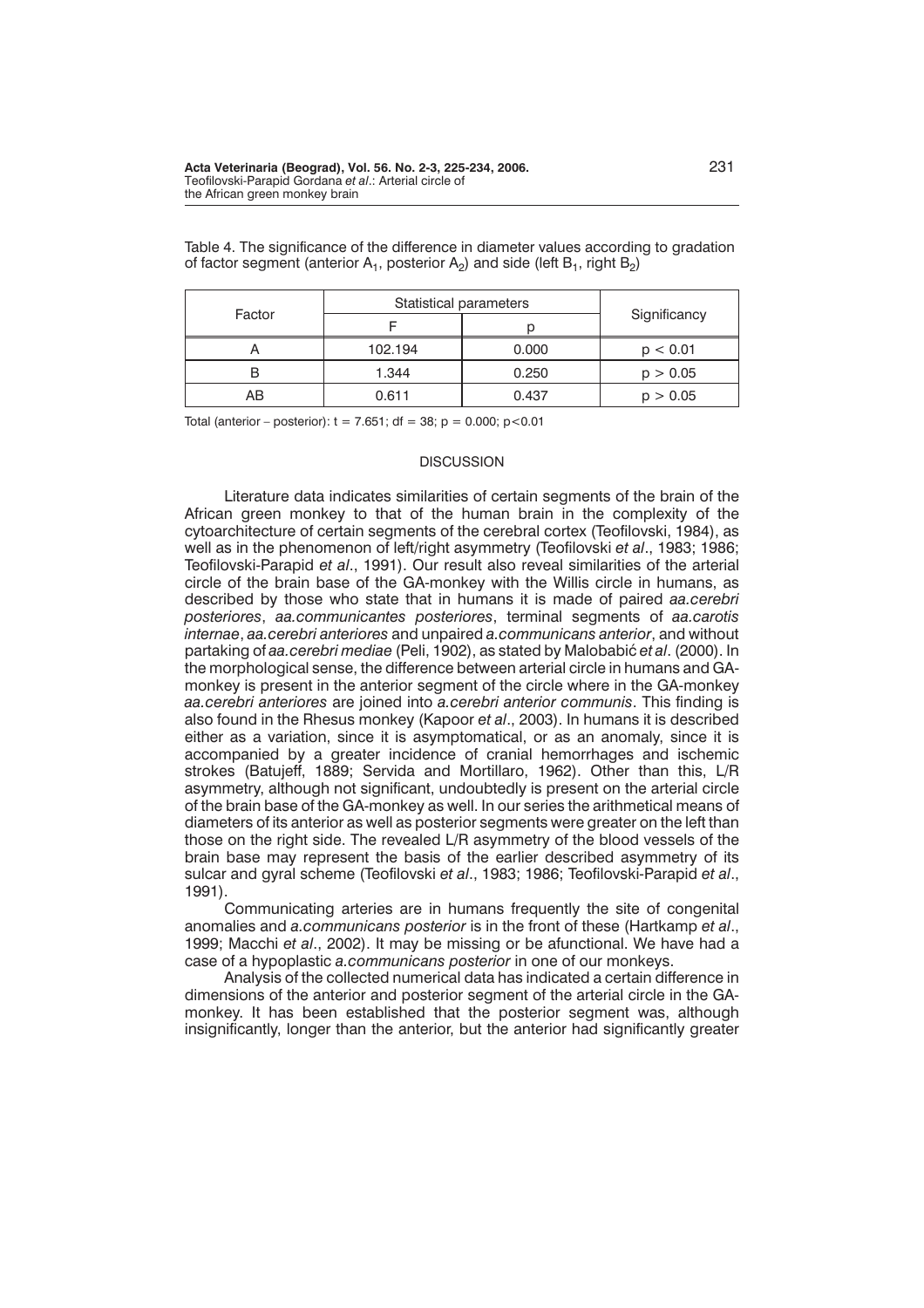external diameter. Therefore, it can be expected that the flow speed of blood is different in them, i.e., greater in the posterior segment. These differences could possibly add to a better understanding of the various representations of anomalies in the human's circle of Willis. In humans, extensive studies have shown that the anomalies are more often located on the posterior segment of the Willis' circle. It is assumed that the cause of this is the flow speed in the posterior segment of the Willis' circle (Hartkamp *et al*., 1999). In the light of this, in the past few years, attention has been drawn to the disease "Moyamoya", which has first been noticed in Japan, but today is described in other regions of the world too (Yamada *et al*., 1995; Kawaguchi *et al*., 1996). It is characterized by progressive occlusion of the arteries in the circle of Willis and other various anomalies. Although a gene has been located on the chromosome 17q25 and the hereditary component is undoubtedly present, its etiopathogenesis has not been completely cleared, and there are indications that it is caused by metabolic stress in certain autoimmune disorders.

# **CONCLUSIONS**

Our research of the brain base arteries of the African green monkey (*Cercopithecus aethiops*) has shown the following:

– On the base of their brain there is an arterial circle which is made of right and left internal carotid arteries (*a.carotis interna dextra et sinistra*) and their branches the right and left anterior cerebral arteries (*a.cerebri anterior dextra et sinistra*), and terminal branches of the basilar artery (*a.basilaris*) – right and left posterior cerebral arteries (*a.cerebri posterior dextra et sinistra*). The anterior cerebral arteries join into anterior common cerebral artery (*a.cerebri anterior communis*);

– Macroscopically there is an evident left/right asymmetry (unilateral hypoplasia and fenestration) of the anterior cerebral artery and posterior communicating artery, which has been noted;

– Left/right asymmetry of the lengths and diameters of arterial segments was not statistically significant;

– The posterior segment is on average, although statistically insignificant, longer than the anterior segment of the arterial circle of the brain base, while the anterior segments in every category (left, right, total) have significantly greater diameters than the posterior segment;

The African green monkey with the described similarities of the brain base arterial circle, which correlates to that of the humans, may represent a suitable experimental animal model in complex cardiovascular research.

Address for correspondence: Prof. Dr. Gordana Teofilovski-Parapid Institute of Anatomy, School of Medicine, University of Belgrade Dr. Subotića 4/2 11 000 Belgrade Serbia&Montenegro E-mail: teofilovski@med.bg.ac.yu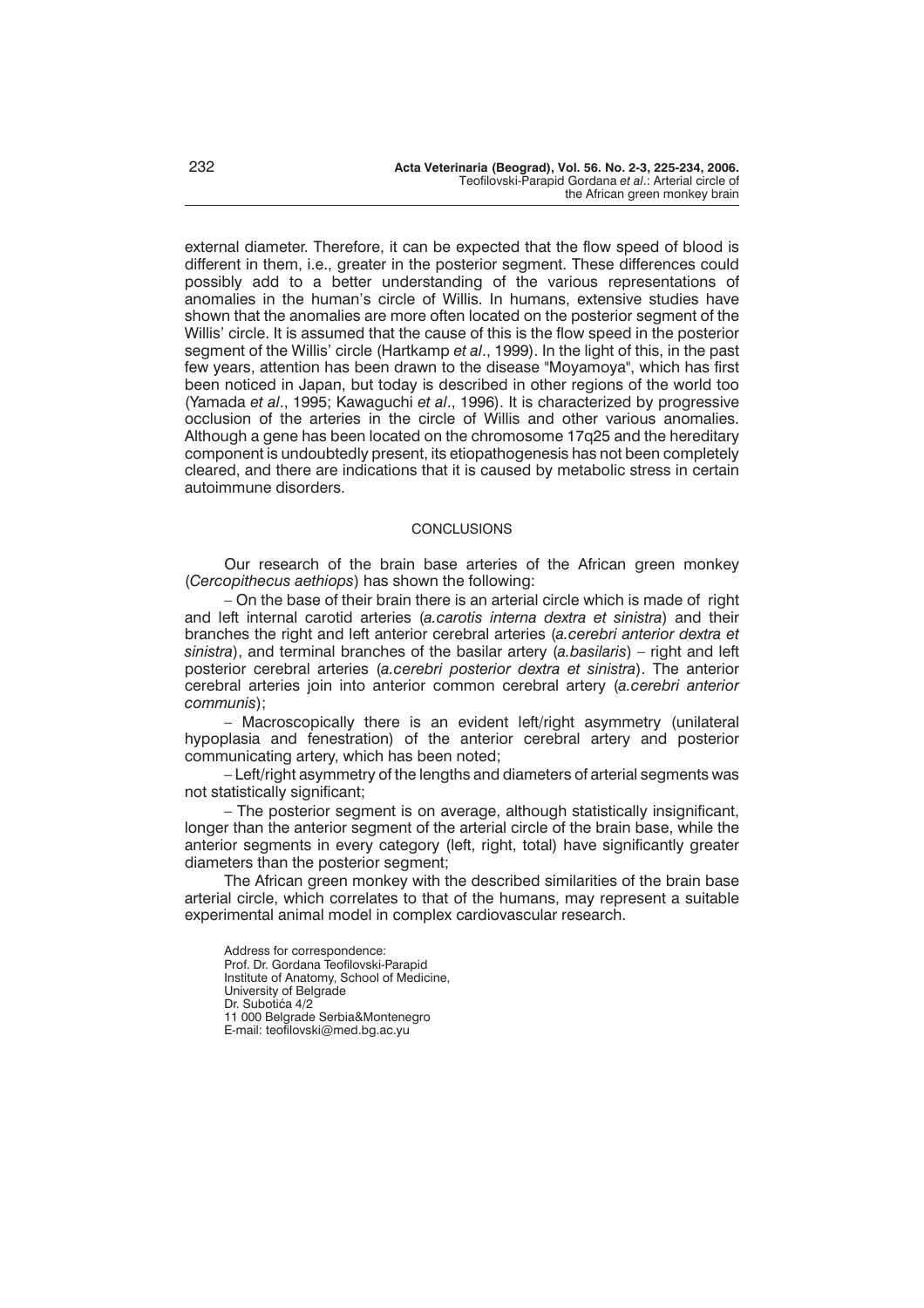#### **REFERENCES**

- 1. *Adachi B*, 1928, Das Arteriensystem der Japaner, 1, Maruzen, Kyoto
- 2. *Adams J, Apple F,* 2004, New blood tests for detecting heart disease, *Circulation*, 109:e12-e14.
- 3. *Batujeff N,* 1889, Eine seltene Arterienanomalie (Usprung der A.basilaris der A.carotis interna), *Anat Anz*, 282-5.
- 4. *Buss DD, Hyde D, Poulos PW,* 1982, Coronary artery distribution in Bonet monkeys (*Macaca radiata*), *Anat Rec*, 203, 411-7.
- 5. *Cavallotti C, Parziale G, Amenta F,* 1980, L'arteria communicante anteriore: aspecti morphologici e strutturali, *Riv Neurol*, 50,153-8.
- 6. *Gulisano M, Zecchi S, Pacini P, Orlandini GE,* 1982, The behaviour of some human arteries as regards the corrected circumference: a statistical research, *Anat Anz,* 152, 341-57.
- 7. *Hartkamp MJ, van der Grond J, van Everdingen KJ, Hillen B, Mali WPTM,* 1999, Circle of Willis collateral flow investigated by magnetic resonance angiography, *Harvard Sci Med*, 30, 12, 2671-8.
- 8. *Hedrikse J, Hartkamp MJ, Hillen B, Mali WPTM,* 2001, Collateral ability of the circle of Willis in patients with unilateral internal carotid artery occlusion: Border zone infarcts and clinical symptoms, *Stroke,* 32, 12, 2768-73.
- 9. *Kapoor K, Kak VK, Singh B,* 2003, Morphology and comparative anatomy of circulus arteriosus cerebri in mammals, *Anat Histol Embryol,* 32, 6, 347-55.
- 10. *Kawaguchi S, Sakaki T, Morimoto T, Kakizaki T, Kamada K,* 1996, Characteristics of intracranial aneurisms associated with moyamoya disease, A review of 111 cases, *Acta Neurochir (Wien),* 138, 11, 1987-94.
- 11. *Orlandini GE,* 1970, La circonferenza rettificata delle principali arterie della base dell'encefalo: ricerca statistica su 100 casi umani, *Archo Ital Anat Embriol,* 75, 49-79.
- 12. *Orlandini GE, Ruggiero C, Zecchi Orlandini S, Gulisano M,* 1985, Blood vessel size of circulus arteriosus cerebri (Circle of Willis): a statistical research on 100 human subjects*, Acta Anat*, 123, 72-6.
- 13. *Macchi C, Lova RM, Miniati B, Gulisano M, Pratesi C, Conti AA et al.,* 2002, The circle of Willis in healthy older persons, *J Cardiovasc Surg (Torino),* 43, 6, 887-90.
- 14. *Macchi C, Molino Lova R, Miniati B, Gulisano M, Pratesi C, Conti AA et al.,* 2003, Relationship between the calibre of carotid arteries and the configuration **o**f the circle of Willis in healthy older persons, *J Cardiovasc Surg (Torino),* 44, 2, 231-6.
- 15. Malobabić S, Šuščević D, Spasojević G, Maliković A, 2000, Uvod u anatomiju CNSa. II Izdanie. CIP, **Beograd**
- 16. *Mitterwallner FV*, 1955, Variationsstatistiche Untersuchungen an den basalen Hirgefassen, *Acta Anat*, 24, 51-87.
- 17. *Peli G*, 1902, Il calibro delle principali arterie della base dell'encefalo nei sani di mente e negli alienati, *Bull Sci Med*, 75, 537-47.
- 18. *Rothberg M, Mattey WE, Bastidas J*, 1977, Anomalous internal carotid-posterior cerebral artery circulation: one form of congenital incomplete circle of Willis, *Am J Roentgenol*, 128, 153-5.
- 19. *Servida E, Mortillaro F*, 1962, Studio morphologico delle anomalie delle arterie cerebrali, *Fol Hered Pathol*, 11, 245-55.
- 20. *Teofilovski G*, 1984, Anatomic characteristics of the grivet monkey insula. *Acta Med Iug*, 38, 241-6.
- 21. *Teofilovski G, Bogdanović D, Janošević S, Vela A,* 1983, Anatomical studies of the asymmetry of the Fissure Sylvii in human and Cercopithecus brain, *Acta Biol Med Exp*, 8, 39-42.
- 22. Teofilovski G, Bogdanović D, Mijač M, Mrvaljević D, 1986, Some morphological characteristics of large sulci situated on the outer side of grivet monkey cerebral hemisphere, *Acta Med Iug*, 40, 331-8.
- 23. Teofilovski G, Bogdanović D, Minić Lj, Ranković A, Vela A, 1988, Dominantnost koronarnih arterija u zelenog afri~kog majmuna, *Acta Biol Med Exp,* 13, 47-50.
- 24. *Teofilovski G, Filipović B, Bogdanović D, Trpinac D, Ranković A, Stanković G et al., 1992, Myocardial* bridges over coronary arteries in Cercopithecus, *Ann Anat*, 174, 435-9.